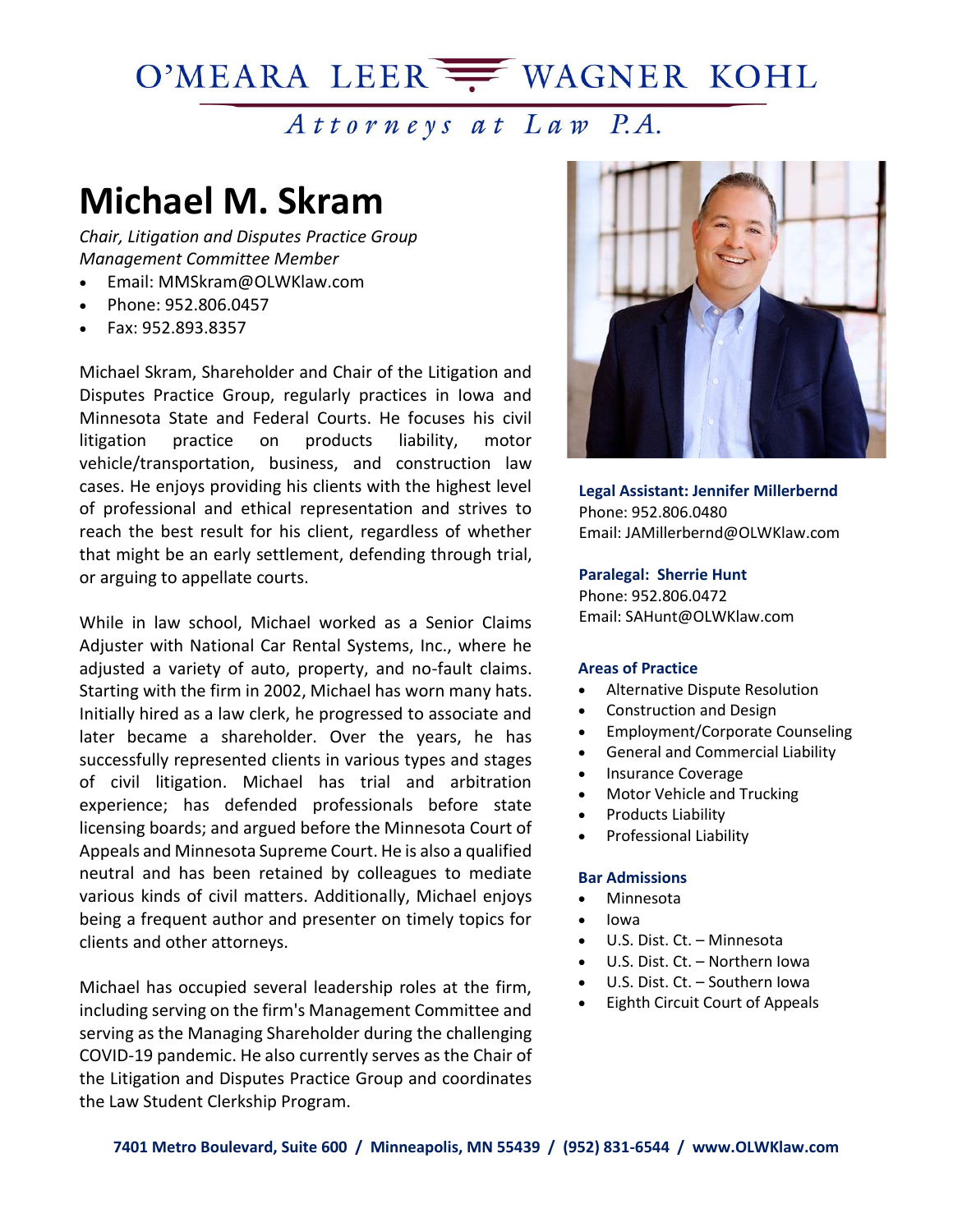Curriculum Vitae Michael M. Skram O'Meara, Leer, Wagner & Kohl, P.A. March 31, 2022

### **Education**

- St. John's University (MN) B.A. Social Sciences (1997)
- William Mitchell College of Law, J.D. *cum laude* (2004)

## **Professional Affiliations**

- International Association of Defense Counsel
- Defense Research Institute
- Minnesota Defense Lawyers Association, former Director
- William Mitchell College of Law, Student Mentor
- Minneapolis-St. Paul Super Lawyers, Rising Star

#### **Representative Matters**

- *Latterell v. Progressive Northern Ins. Co. , et al.*, A09-1138; 2010 WL 696747 (Minn. Ct. App 3/2/2010); 801 N.W.2d 917 (Minn. 2011)
- *Schroeder v. Western Nat. Mut. Ins. Co.*, 865 N.W.2d 66 (Minn. 2015) (amicus)

#### **Author**

- *Accept No Substitute: The Home Buyers Warranty Option in Minnesota.* March 2006, Builders Club News, co-authored with Shamus P. O'Meara
- *Deal or No Deal: The Reality of Insurance Settlements.* 2008 MDLA Mid-Winter Seminar; co-author with Dale O. Thornsjo, Johnson & Condon, P.A. and Brian Sande, Bassford Remele, P.A.
- Post-STAAB Reflections on the State of Joint and Several Liability in Minnesota, November 2014, OLWK White Paper

#### **Speaker**

- **.**<br>• Successfully Defending Radio Frequency Facet Neurotomy Cases, 2007 Twin Cities Claims Association winter Seminar, co-presenter with Mark Condon
- **DEALITY OF A THE REALITY OF THE REALITY OF THE Reality OF A**<br>**Collateral Source Offsets Minnesota UM/UIM Tips, Hennepin County Bar Association, March 2008**
- author with Dale O. Thomas Condon, P.A. and Brian Sande, P.A. and Brian Sande, P.A. and Brian Sande, P.A. and B<br>Timely topics in Residential Construction Litigation, Twin Cities Claims Association, May 2008
- Accept No. 2006, Building and Sat-Acide Densities and Drocedures, Minnesota. Claims Managers Meeting.<br>Medicare Reporting and Set-Acide Denalties and Drocedures, Minnesota Claims Managers Meeting • Medicare Reporting and Set-Aside Penalties and Procedures, Minnesota Claims Managers Meeting,<br>November 2008 November 2008
- Subrogation Interests: Medicare "I have to do WHAT to settle a case?", Hennepin County Bar Association, May 2009
- Social Host Ordinances: Do they Impact Liability Claims?, Twin Cities Claims Association, February 2010
- Social Host Liability, Hennepin County Bar Association, March 2010 CLE Speaker/Co-chair Alcohol and the Law: 2010 Update
- Multi-Party Litigation, Hennepin County Bar Association, March 2011, Speaker/Course Co-Chair
- Ethical Considerations in Minnesota No-Fault Arbitrations, Hennepin County Bar Assoc., Course Chair, June 2011
- Personal Injury Settlement Pitfalls and Potholes, Hennepin County Judicial Training, Course Co-Chair Sept. 2011